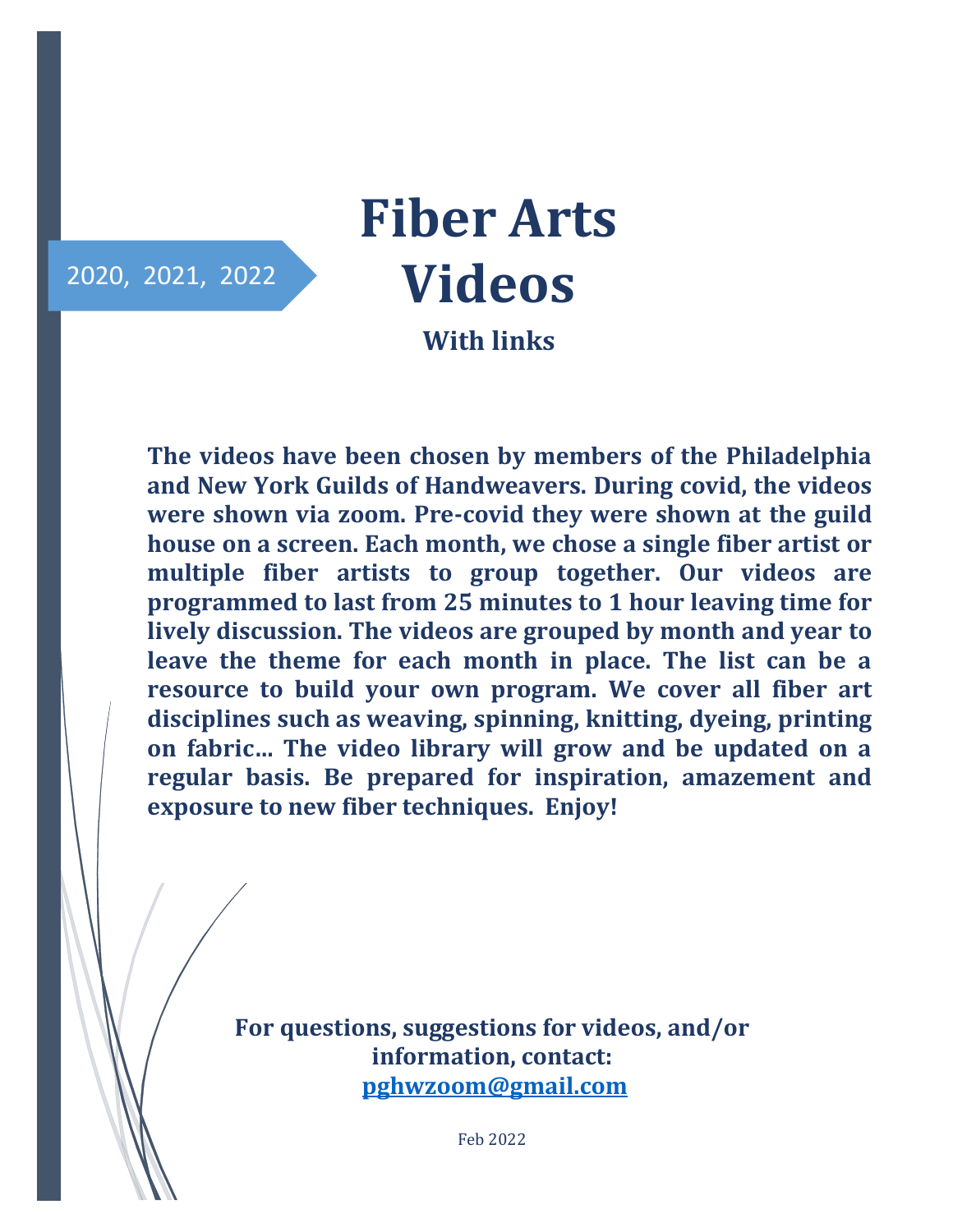# **Movies at the Guild 2020/2021/2022 List Philadelphia/New York Guild of Handweavers**

**[pghwzoom@gmail.com](mailto:pghwzoom@gmail.com)**

#### o **May 2020**

 **Silvia Heyden**

#### **A Weaverly Path: The Tapestry Life of Silvia Heyden" 1:02:30**

The Groove Productions Rent \$1.99 Buy \$4.99

 This film was purchased and shown at the Guild House. Permission was not given for zoom. <https://stream.thegrooveproductions.com/products/a-weaverly-path>

#### o **June 2020**

o **Sheila Hicks**

#### #1

# **Sheila Hicks: You Tube – Campo Albierto (Open Field) - 3:30**

<https://youtu.be/i3h3nK4SXUM> Sheila

#2

#### **Sheila Hicks: You Tube - Hanging by a Thread - 4:45**

<https://vimeo.com/193924473>

#3

# **Sheila Hicks: Sheila Hicks Films.com – Opening the Archives - 16:00**

<https://vimeo.com/107166538>

#4

# **Sheila Hicks: You Tube - Weaving as a Metaphor - 4:26**

<https://youtu.be/u-wwbMxZFcs>

#5

# **Sheila Hicks: You Tube - Sheila Hicks at Sikkema Jenkins & Co. NYC - 7:40**

<https://youtu.be/RbuXjmBjCvA>

#### #6

Sheila Hicks: You Tube – Sheila Hicks: Pillar of Inquiry - 4:33 <https://youtu.be/C9PfcC1r52Y>

#### o **July 2020**

- o **Globalonessone Project – Art of weaving**
	- <https://www.globalonenessproject.org/library/films/art-weaving> **11:10**
- o **Lenore Tawney**
	- <https://youtu.be/Dxv6ZXvp6LM> **14:12**

#### o **August 2020**

o **Basho to Spun Stee**l **<https://vimeo.com/133757053> - 53:35**

#### o **September 2020**

o **Textile Magicians <https://vimeo.com/139602030>- 56:46**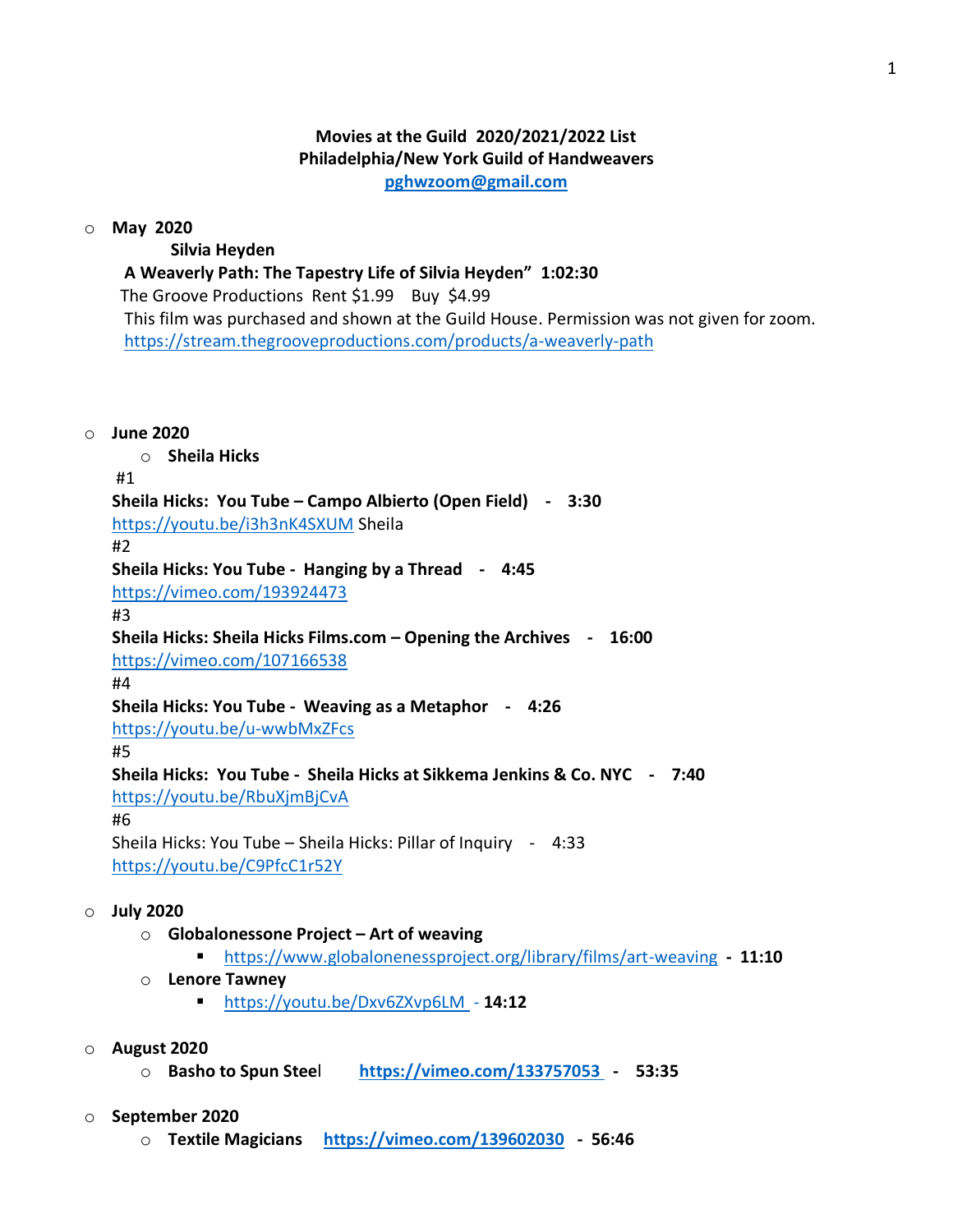#### • **October 2020**

#### o **Archie Brennan**

- o Intro Tell me about Archie 2:30
	- [https://youtu.be/KtAErVHyb7o](https://pghw.us7.list-manage.com/track/click?u=9011b4aeced20bfa12bff8467&id=12f6e321ce&e=11c333be8f)
- o Archie Brennan 22:30
	- https://youtu.be/ gaw19WUeBw
- o Archie Brennan Weaving Illusions Part 2 19:00
	- https://youtu.be/z24lOmNxsy4
- o Archie Brennan Weaving Illusions Part 3 16:00
	- [https://youtu.be/itCRHPE8zLg](https://pghw.us7.list-manage.com/track/click?u=9011b4aeced20bfa12bff8467&id=287c8425b0&e=11c333be8f)
- **November 2020**
	- o The Shepherdess of the Glaciers" 4:30
		- <https://youtu.be/a0oZi8zrJS4>
	- o "Perfectly Twisted" 10:00
		- <https://vimeo.com/242493931>
	- o Navajo Weaver Clara Sherman Carding and Spinning 10:00
		- [https://youtu.be/D\\_p7OIghMVw](https://youtu.be/D_p7OIghMVw)
	- o 75 year old, DR. Sita Bimbrahw, teaching Charka Spinning
		- <https://youtu.be/zKRQbXYkVoA>
	- $\circ$  Yuki-tsumugi, silk fabric production technique 9:00
		- <https://youtu.be/s4T-x0ObDqE>
- **January 2021**
	- o Blue Alchemy- the story of indigo 01:20
		- **<https://freelibrary.kanopy.com/video/blue-alchemy-stories-indigo>**
		- **<https://vimeo.com/>**
- **February 2021**
	- o Men's and Women's Weaving In Africa: Burkina Faso, Ghana, Nigeria 38:00 (2011)
		- <https://www.youtube.com/watch?v=CQfZeQXQX48>
			- The Dy(e)ing Art of African Textiles trailer 6:52 The Dy(e)ing Art of African Textiles follows the work of textile producers in Ghana's indigenous communities, most notably the weavers of kpetoe Agotime and Bonwire weaving villages, to find out how the ancient traditional craft is being used to drive economic change. (2010)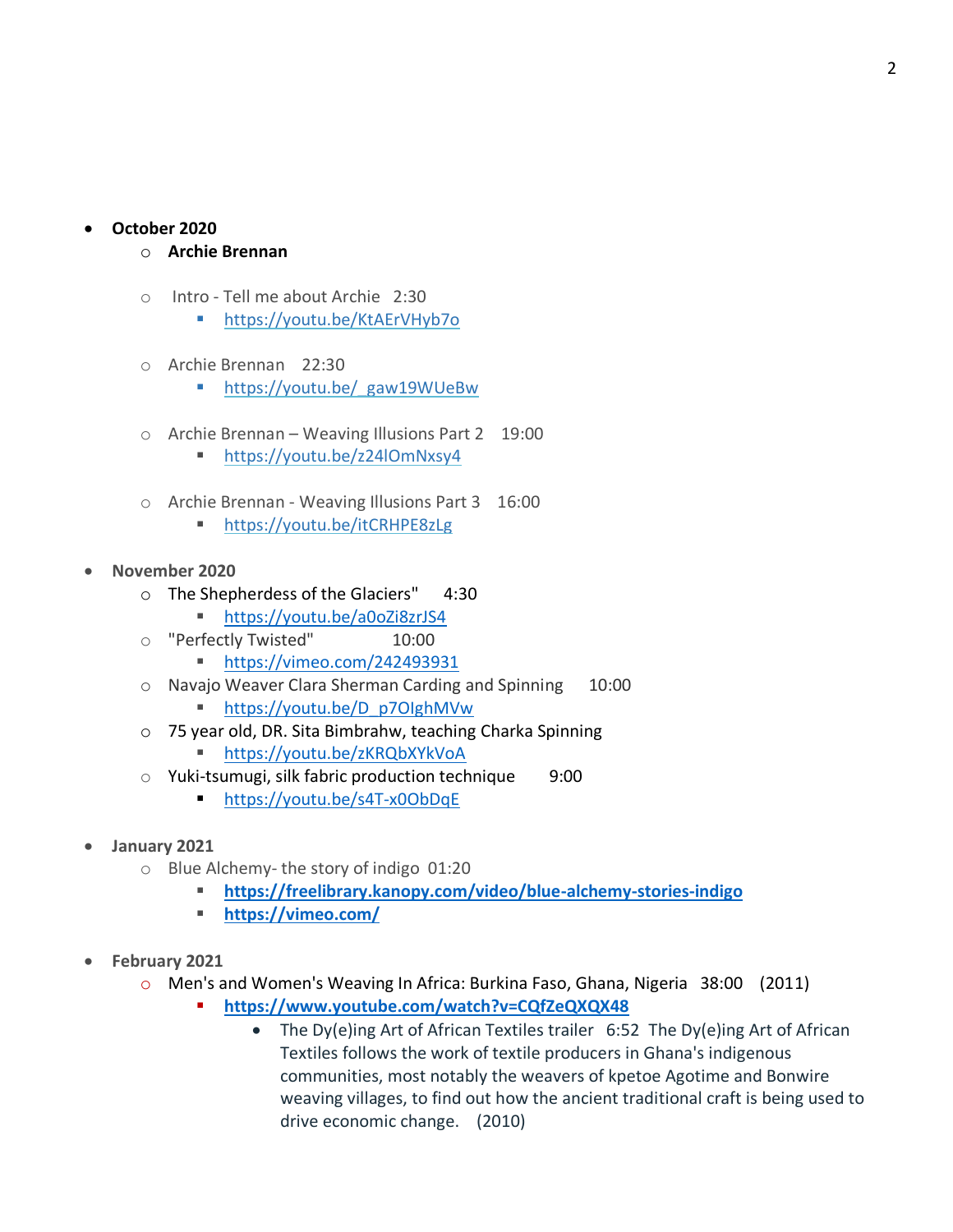# **February 2021 (continued)**

- o **The Dyeing Art of African Textiles trailer 6:52 (2010)**
	- **<https://vimeo.com/9110603>**
		- The Dy(e)ing Art of African Textiles follows the work of textile producers in Ghana's indigenous communities, most notably the weavers of kpetoe Agotime and Bonwire weaving villages, to find out how the ancient traditional craft is being used to drive economic change. (2010)
- o Made in Africa: Ethiopian weaver modernises ancient craft 6:08 (Aug 2020)
	- <https://www.youtube.com/watch?v=NTVGpy12qNg>
		- o Hand-weaving in Ethiopia dates back centuries. But as Ethiopia modernises, younger generations, are choosing not to pursue this trade, Ermias Tilahun (Er-mee-us Tilahoon) is a traditional weaver who is trying **to keep this ancient craft alive.**

#### **The Rhythm of a South African Weaving Mill | Mungo 2:39**

- **<https://vimeo.com/280541676>**
	- $\circ$  Julian Culverhouse visited the Mungo Mill. Here is a look at the daily rhythm of a one of a kind textile mill in Plettenberg Bay, South Africa. (May 2018) Mill built in 2018

#### **March 2021**

- **Quilting for the Culture, Bisa Butler – 5:51**
	- o You tube
		- https://www.youtube.com/watch?v= P3\_61nh3xo
- **Portraiture Quilts, Brooklyn Made 5:26**
	- o You Tube
		- <https://www.youtube.com/watch?v=lNo8jwfCpIY>
- **Bisa Butler Portraits/ Exhibition Series 5:00**
	- o You tube
		- [https://www.youtube.com/watch?v=n\\_4gD1K3mZA](https://www.youtube.com/watch?v=n_4gD1K3mZA)
- **Bisa Butler Signature Style video 1:15**
	- o You Tube
		- [https://www.youtube.com/watch?v=n\\_4gD1K3mZA](https://www.youtube.com/watch?v=n_4gD1K3mZA)
- **Print by Print Group Interviews Bisa Butler 5:51**
	- o You Tube
		- [https://youtu.be/zFY0KOgmu\\_U](https://youtu.be/zFY0KOgmu_U)
- **Bisa Butler Images**
	- o Yahoo Search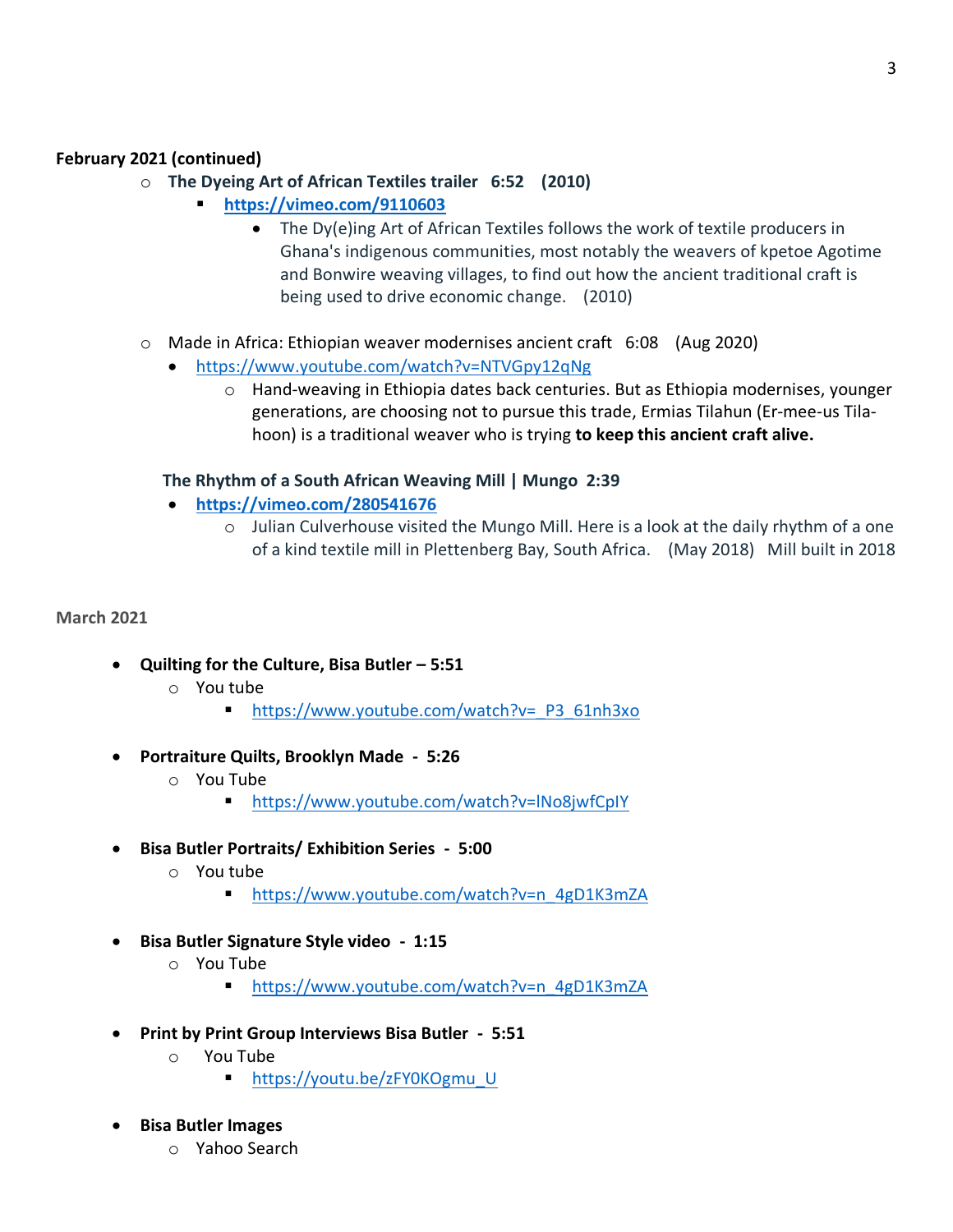#### **April 2021**

- **We are highlighting the following rock stars of the fiber world at our April movies: Michel Olszewski, Randy Darwall, Janice Lessman-Moss and Lea Cook.** o
- **Randy Darwall including Brian Murphy You Tube (2014)** 
	- o **Crafts in America, Threads Episode**
		- **<https://youtu.be/h1dGcN4f5-c>11:15**
- **Michael Olszewski You Tube (2013)** 
	- o **Michael Olszewiski Fiber Artist/Painter**
		- **<https://www.youtube.com/watch?v=gXEdjfDFv1M>5:40**
- **Janice Lessman-Moss You Tube (2017)**
	- o **Kent State, Continuing Threads With Janice Lessman-Moss**
		- **[https://youtu.be/fMqQe\\_j\\_TQs](https://youtu.be/fMqQe_j_TQs) 3:21**
- **Lera Cook You Tube (2014)**
	- o **Crafts in America, Fiber Artist Lea Cook, Crossroads Episode**
		- **<https://youtu.be/f-qZwNI4JiU>17:53**

# **May 2021**

- **Vera Nakonechny St. Michael's Fashion Show presented by the Philadelphia Guild of Handweavers**
	- o **You tube**
		- **<https://www.youtube.com/watch?v=HIBeCeehww0>**

#### **June 2021**

- **Craft in America: VISIONARIES episode**
- VISIONARIES documents the ways in which artists and influencers inspire new generations to envision the limitless possibilities of craft. Featuring textile designer and founder of Long House Reserve **Jack Lenor Larsen, curator Helen Molesworth and Black Mountain College, weaver Kay Sekimachi, collector Forrest L. Merrill, and book artist Felicia R**ice. PBS premiere December 21, 2018.
	- o **You Tube**
		- **<https://www.youtube.com/watch?v=avZSuqQoMls>**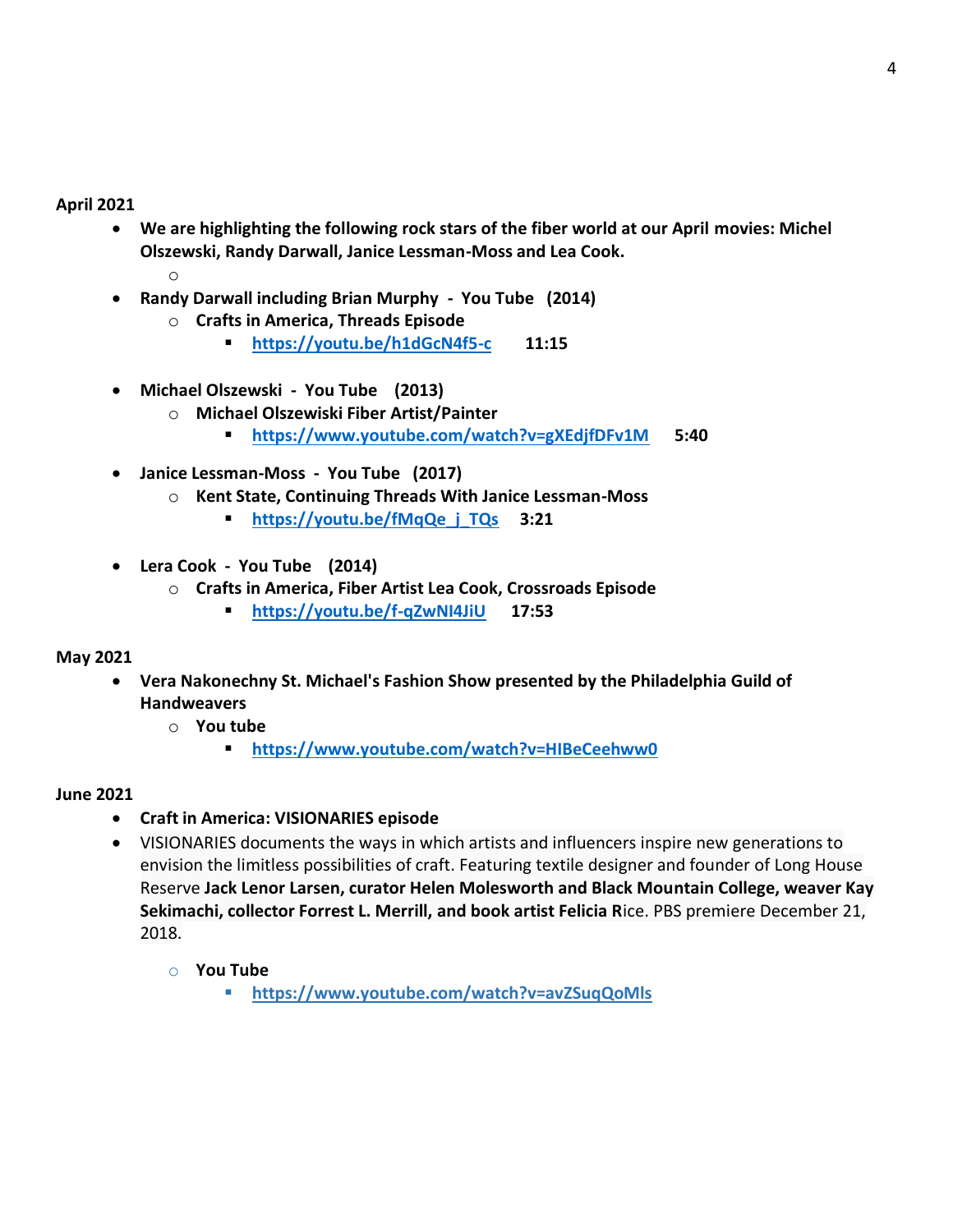#### **July 2021**

# • **Bauhaus: Art as Life - Gunta Stölzl: A Daughter's Perspective**

• Gunta Stölzl, an innovative and influential weaver, is known mainly for her work at the Bauhaus. She was born in Munich, Bavaria, in 1887. In 1917 Stölzl's art studies were interrupted by World War I; she worked as a volunteer nurse for the Red Cross, behind the front lines, until the end of the war in 1918. Upon her return home she re-immersed herself in her art studies.

She began as a student at the [Bauhaus](http://www.metmuseum.org/toah/hd/bauh/hd_bauh.htm) in 1919 and was named the only female Bauhaus Master in 1927 by which time she had made the Weaving Workshop the most profitable workshop at the Bauhaus.

For political reasons, Stölzl resigned from the Bauhaus in 1931 and moved to Switzerland, where she founded a hand-weaving workshop in Zürich which she ran in one form or another until 1967. At that time Stölzl disbanded the workshop, resumed tapestry weaving and pursued her own work until her death in 1983.

In the video, Monika Stadler recalls her mother Gunta Stölzl's art and life.

- You Tube
- o **<https://youtu.be/7HWDWr1RKe8>1:05:30**

# **August 2021 (This movie is offered free on Mary Zicafoose's website)**

**Mary Zicafoose: Midway Film Release. 26:02**

The long-awaited documentary film about Mary's life and career has been released. Director Jeffrey Hahn combines the testimony of Mary's peers and friends, with the narrative of her artist's journey, to recount a colorful exploration of the virtuoso, teacher, and woman that is Mary Zicafoose.

If you are unable to attend, you may view the film at the following link:

• **<http://maryzicafoose.com/>**

# **September 2021**

**Lost Textiles of Ryukyu 48:59**

Follow Nuno designer Reiko Sudo as she searches for the secrets of the lost craft of "ton-byan". The Ryukyu Kingdom (15C-19C) flourished in present-day Okinawa through international trade and developed a unique culture known for its beautifully dyed and woven textiles. While craftspeople made painstaking efforts to revive some of these traditions after they were lost in World War II, one particularly exquisite type of fabric called "ton-byan" remains a mystery. Join Japan's leading textile designer Sudo Reiko as she travels around Okinawa, searching for the secrets of this lost craft.

Link: <https://www3.nhk.or.jp/nhkworld/en/ondemand/video/3004681/>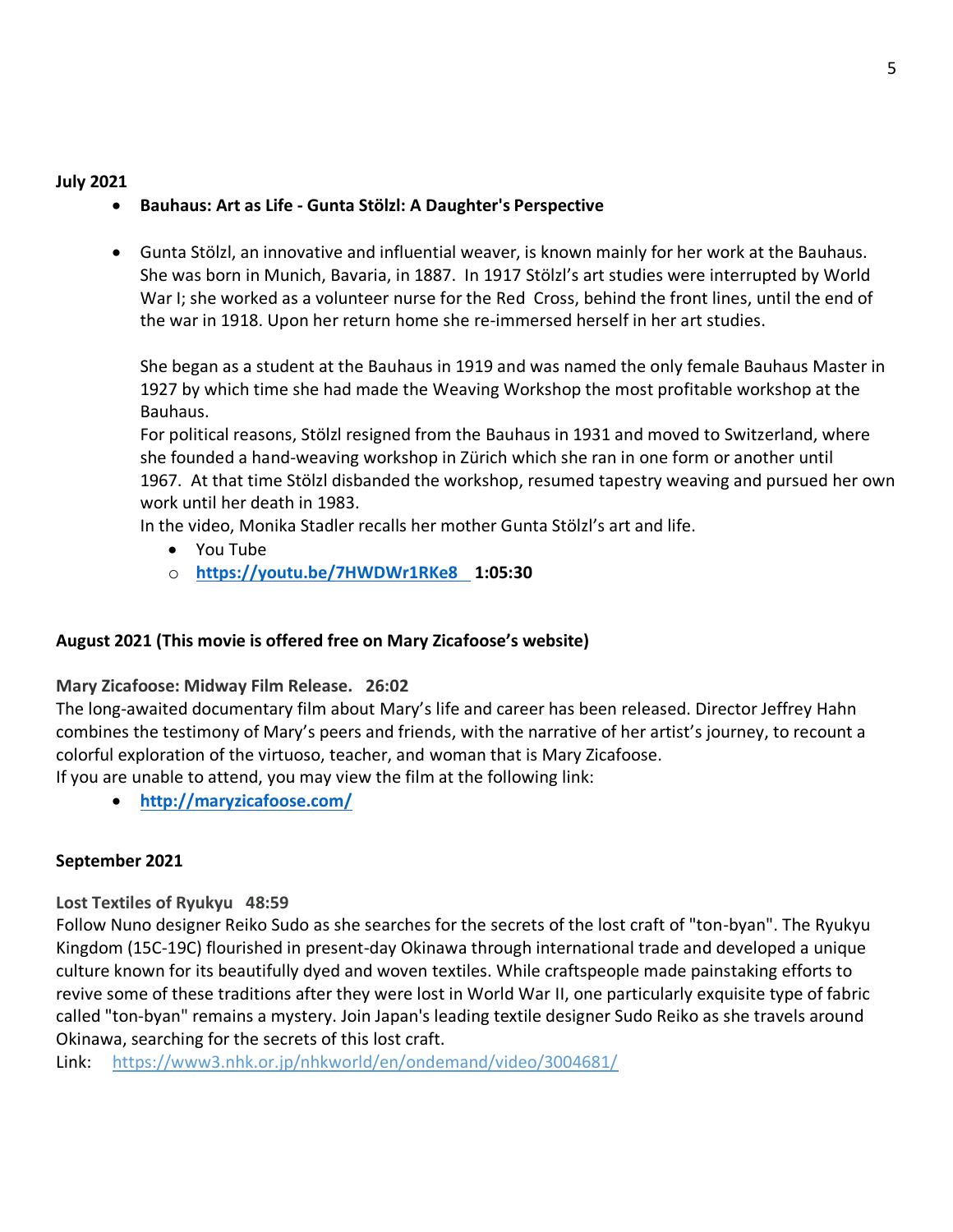#### **October 2021**

**India Flint**, self-described "botanical alchemist, forest wanderer & tumbleweed, stargazer & stitcher, string twiner, working traveler, dreamer, writer and the original discoverer of the eucalyptus eco-print," India Flint's body of work is sure to inspire the wanderer in all of us.

• **Eucalyptographia 1:50**

- o Vimeo
	- https://vimeo.com/448768
- Meet the Artist (No:31) India Flint 10:03
	- o You tube
		- <https://www.youtube.com/watch?v=ghHjgJTTtO8>
- **India Flint & Arts + Cultural Travel New Mexico 2017 3:16**
	- o You Tube
		- ▪<https://youtu.be/T5XQN8RPFSA>
- **India Flint talks about her exhibition at The Festival of Quilts 2:02**
	- o **You Tube**
		- <https://www.youtube.com/watch?v=E5yYmReJH0g>
- **Wearing the Land - India Flint 4:43**
	- o Vimeo
		- <https://vimeo.com/290407677>

#### **November 2021**

#### **Scotland - Dovecot Studio**

• **Alison Watt and Dovecot Studios, Butterfly 7:00** 

Inspired by the tragic story of Cio-Cio San, the central character to Puccini's opera Madame Butterfly, Dovecot Studios collaborated with Scottish artist Alison Watt to create this exceptional tapestry.

o You Tube

■ <https://www.youtube.com/watch?v=uCEF3WzU6kg>

# • **Chris Ofili and Dovecot Studios, The Caged Bird's Song 6:50**

The imagery and design created by Ofili reflects that artists' ongoing interest in classical mythology and contemporary 'demigods', together with the stories, magic and color of the Trinidadian landscape he inhabits.

- o You tube
	- <https://www.youtube.com/watch?v=WUXA5zvSWDQ>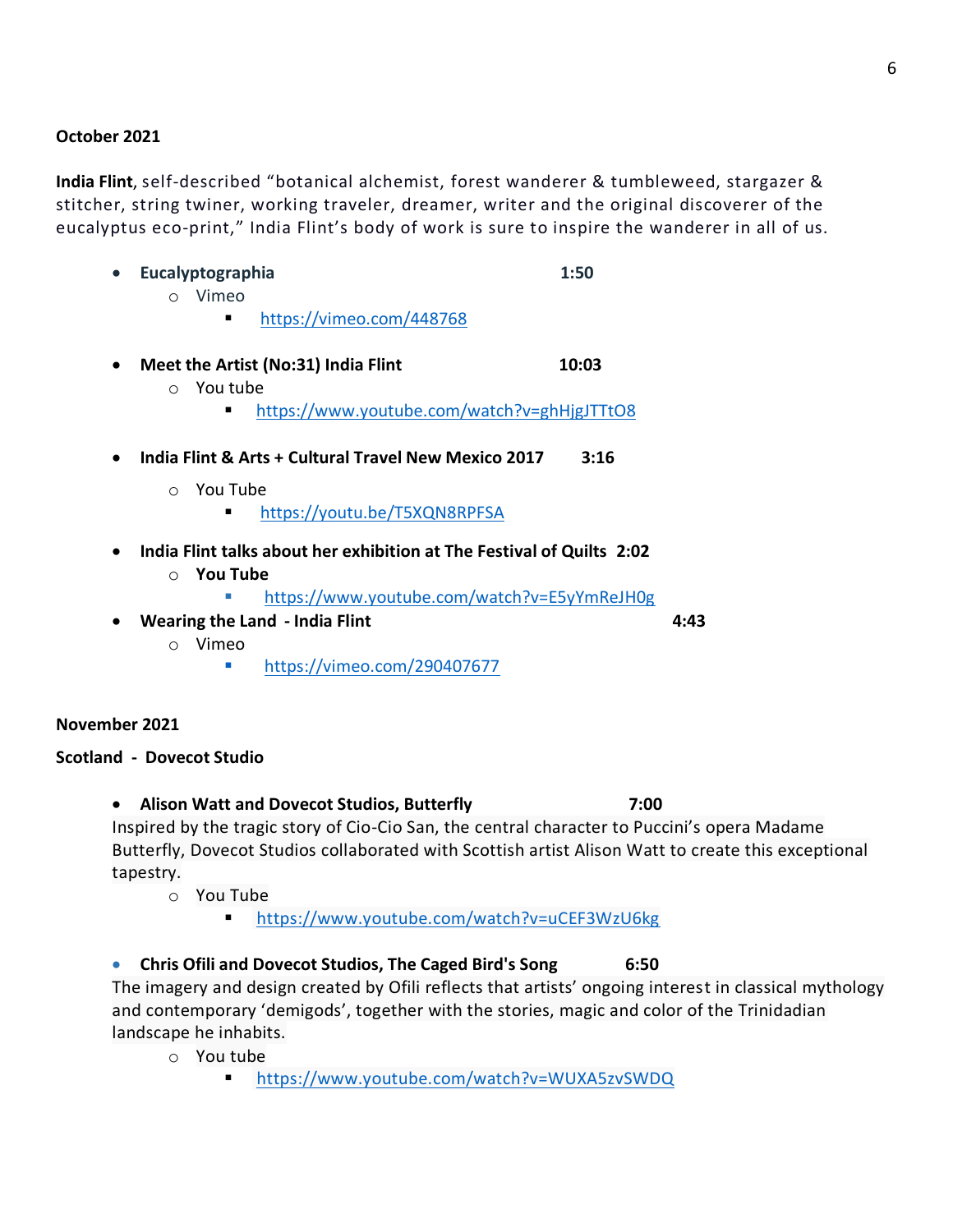#### **Scotland – Dovecot Studios – continued**

o **Magne Furuholmen and Dovecot Studios, Glass Onion 4:40**

Named after a 1968 Beatles song, Glass Onion is a tapestry created by artist and musician Magne Furuholmen and Dovecot Studios.

- o You tube
	- <https://www.youtube.com/watch?v=AFMR9eUr9XI>

#### **USA**

o **2012 American Craft Council Fellow: Lewis Knauss 5:30**

American Craft Council Fellow Lewis Knauss talks about his work in fiber and textiles.

"The act of making has always been very important," Lewis Knauss observes, "Sitting quietly, working, tying knots endlessly, working on objects on my own. I feel those objects really record every minute of my life."

o You Tube

#### <https://www.youtube.com/watch?v=8l2jH2gQQtI>

The video will be followed by a slide presentation of the weavings of Lewis Knauss found on Google.

#### **December 2021**

#### **Art is a universal language. These films are in French and you do not need a translator.**

**French Sculptor. Marinette Cueco** has developed a sculptural practice with natural materials, whether vegetal or mineral, since the 1970s. Far from an aesthetic of conquering wild spaces, her body of work falls within a culture in which the relationship to nature is like a mutual collaboration. M. Cueco refuses to buy her materials, preferring rather to methodically gather them from long walks in the garden. Her works are thus dependent on the seasons, on the depletion and the abundance of plants. Enjoy these videos.

- o **DOMAINE DE CHAUMONT SUR LOIRE CENTRE D'ARTS ET DE 2020 MARINETTE CUECO 2:19 Link: <https://www.youtube.com/watch?v=CzP8QfbCifo>**
- o **Entretien avec Marinette CUECO TISSAGE TRESSAGE 2019 12:08** Link: <https://www.youtube.com/watch?v=p5QZ5Izv0JE>
- o **Marinette Cueco : Conversation avec Evelyne Artaud 17:22** Link: <https://www.youtube.com/watch?v=lxdo1xa4l1M&t=95s>
- o **Arts plastique : les œuvres de Marinette Cueco 2:36 Link: <https://www.youtube.com/watch?v=DcgAnx1NiK8>**
- o **DOMAINE DE CHAUMONT SUR LOIRE CENTRE D'ARTS ET DE NATURE 2020 MARINETTE CUECO 2:44** Link: <https://www.youtube.com/watch?v=1txjv1B-OdQ>
- o **Jardin silencieux » de Marinette CUECO à Salagon (04) 26 avril 2021 8:37** Link: <https://www.youtube.com/watch?v=aR4nRZODM28>
- o **Plaisirs partagés. "Marinette Cueco" par Véronic Piazza 54:47** Link: <https://www.youtube.com/watch?v=EOvfPCltwQk>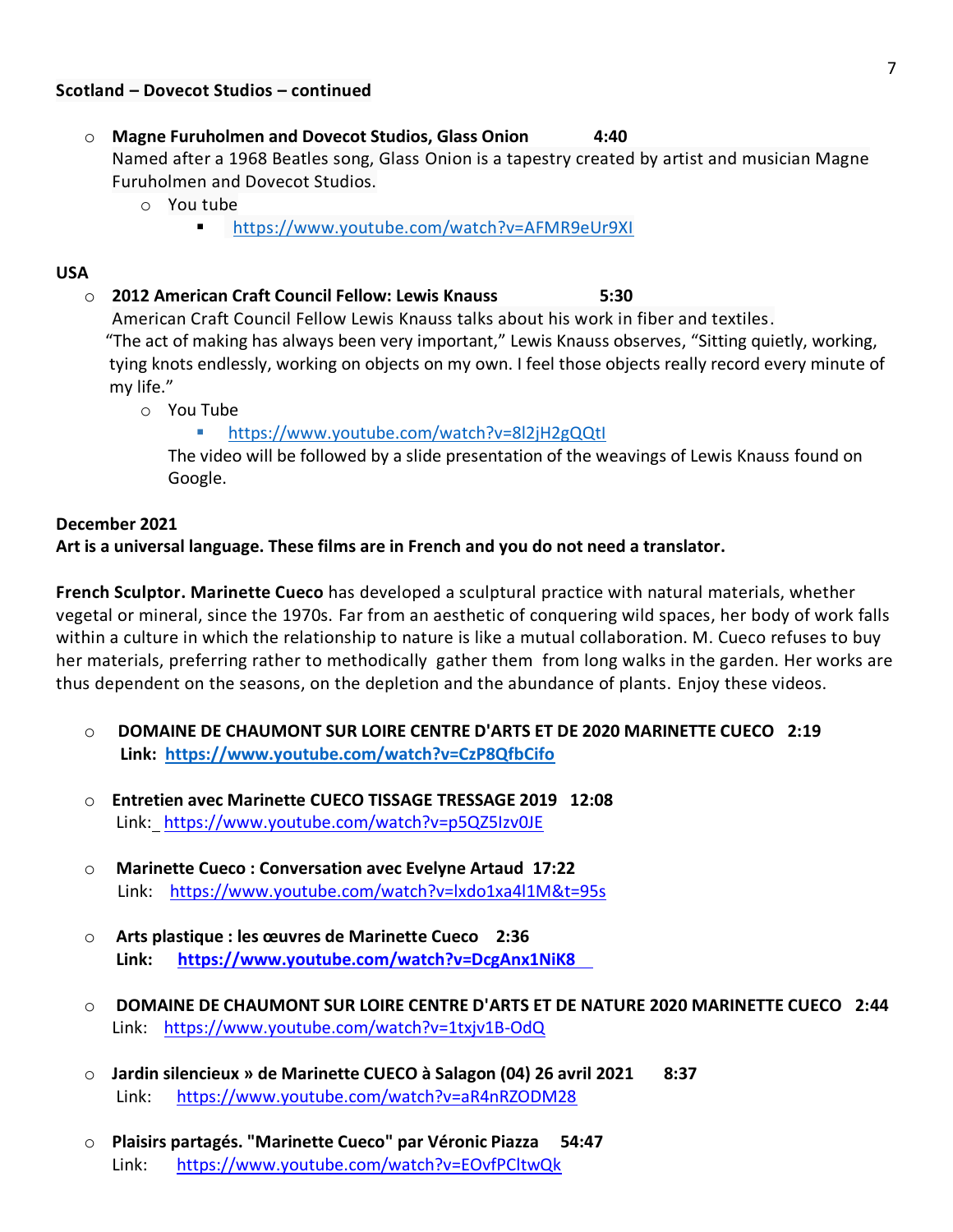#### **January 2022**

**Short Movies: A Celebration of Age - 15 Fiber Artists 86 years +**

#### **1. Ed Bing Lee, 88 (1933 - )**

- **a) 2007 Pew Fellow Member of the PGHW**
- b) Ed Bing Lee (b. 1933) has been perfecting his knotting artistry for over 40 years. He started as a commercial fabric designer in New York and Philadelphia and then became an instructor, teaching at Moore College of Art and Design, The University of the Arts, and the Art Institute of Philadelphia. Working with colored thread and thousands upon thousands of knots, Lee transforms a simple material and a common technique into a unique form of contemporary fiber art. Lee will tell you that his attraction to the work of George Seurat and the technical aspects of pointillism—the placement of individual and differing dots of hues, values, and intensity to create a field of color and imagery—became the fountainhead for his knotting process.
- **c) Ed Bing Lee – Pew Center for Arts and Heritage 5:00** Link: **<https://vimeo.com/12239498>**

#### **2. Sheila Hicks, 87 (1934 - )**

- **a)** Sheila Hicks was born in Hastings, Nebraska and received her BFA and MFA degrees from Yale University where she studied with Bauhaus instructor Joseph Albers. She received a Fulbright scholarship in 1957-58 to paint in Chile. While in South America she developed her interest in working with fibers. After founding workshops in Mexico, Chile, and South Africa, and working in Morocco and India, she now divides her time between her Paris studio and New York. "Textile is a universal language. In all of the cultures of the world, textile is a crucial and essential component," Hicks has said.  $<sup>2</sup>$  $<sup>2</sup>$  $<sup>2</sup>$  Captivated by structure, form, and color, she has looked</sup> to weaving cultures across the globe to shape her work at varying scales, from small handwoven works to wall hangings to monumental corporate commissions.
- **b) Pillars of Inquiry 4:33**

Link: <https://www.youtube.com/watch?v=C9PfcC1r52Y>

#### **3. Ethel Stein, 100 (1917 – 2018)**

- a. Working largely out of the artistic limelight at her home in Croton-on-Hudson, N.Y., Ms. Stein resurrected historical weaving techniques and merged them with 20th-century Bauhaus design sensibilities. "The result was something new and profound," Daniel Walker, former chairman of the department of textiles at the Art Institute of Chicago, said by email, "seemingly simple patterns based on geometry and shading, whose apparent simplicity had been made possible only because of the technical complexity of the weaving. Stein's artistic legacy is thus a unique one."
- **b .Ethel Stein, Master Weaver – Chicago Art Institute 2:32 Link: <https://vimeo.com/101333309>**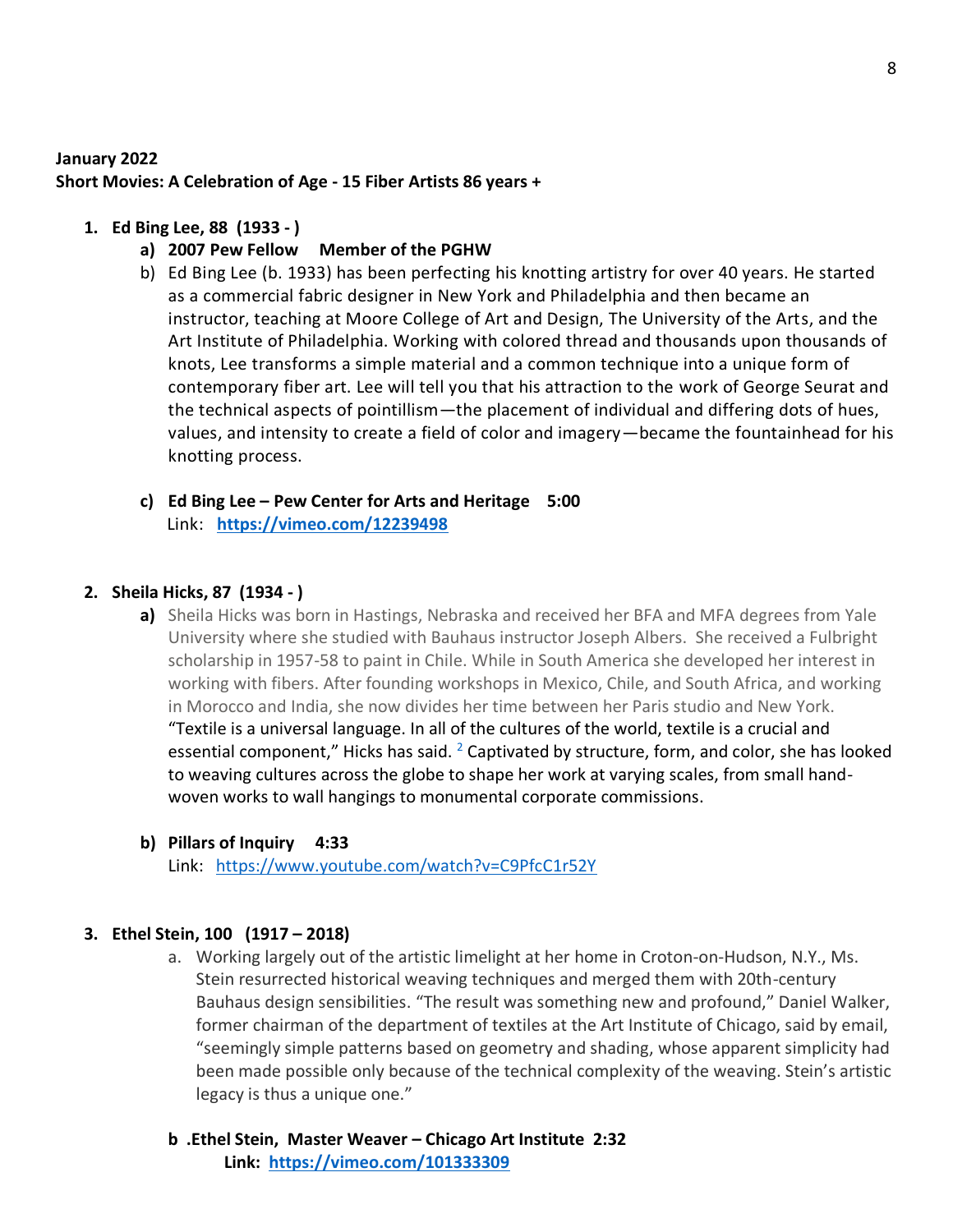#### **4. Silvia Heyden, 88 ( 1927 – 2015)**

**a)** As I look back over my eighty years of sketching, seventy-five years of playing the violin and sixty years of weaving tapestries, I clearly see the confluence of strings in my work that has made musical themes of rhythm, motifs, movement, repetition and variation the key to my compositions. When I play my violin, I see the visual interpretation on the loom of musical pieces; when I am weaving, I listen to the inner rhythm of the forms and colors as my tapestry evolves Born in Basel, Switzerland, in 1927, Silvia Heyden began her artistic career drawing and playing the violin at an early age. Her childhood dream to build violins was thwarted because girls at that time were not accepted as apprentices for violin-makers, so instead she practiced her violin all the more passionately. She studied textiles at the School of Arts in Zurich, directed by Johannes Itten in the Bauhaus tradition, under Elsi Giauque from 1948-1953. **Silvia had her first major exhibit at the Duke University Museum of Art in 1972, followed by numerous other exhibits in the US, Switzerland and Germany.**

#### **b) Silvia Heyden – A Weaverly Path (trailer) 3:17**

Link: <https://youtu.be/eYOOsmUBvyk>

Entire Film – One hour and 5 minutes available for rental or purchase Link:<https://stream.thegrooveproductions.com/products/a-weaverly-path>

#### **5. Marinette Cueco, 87 (1934 - )**

- a. Marinette Cueco was born in 1934 in Argentat in France. She lives and works between Paris and Corrèze. She has been practicing weaving and tapestry since 1960, and since 1978 she has been weaving and braiding herbs. Marinette Cueco scrutinizes nature to better shape it, to transform it: she ties, braids, bounds, intertwines and scallops. By combining texture, rhythm and color, she makes nature the place and the material for her interventions.
- **b. DOMAINE DE CHAUMONT SUR LOIRE CENTRE D'ARTS ET DE 2020 MARINETTE CUECO 2:19 ( French language) Link: <https://www.youtube.com/watch?v=CzP8QfbCifo> For later viewing Entretien avec Marinette CUECO TISSAGE TRESSAGE 2019 12:08** Link: <https://www.youtube.com/watch?v=p5QZ5Izv0JE>

#### **6. Peter Collingwood, 86 (1922 – 2008)**

a. Peter Collingwood was the pre-eminent British artist weaver of the past 50 years. His technical and aesthetic innovations have been appreciated around the world, most notably in his Macrogauze wall-hangings, in which his traditional skill and visual abstraction work in perfect harmony. Collingwood was a master craftsman and the author of several works on weaving, His work as a teacher, and his generous spirit had a profound and lasting impact on generations of students.

Collingwood wrote five highly influential books of which the first, Techniques of Rug Weaving (1968), is probably the best known. His personal favorite – and the one that gives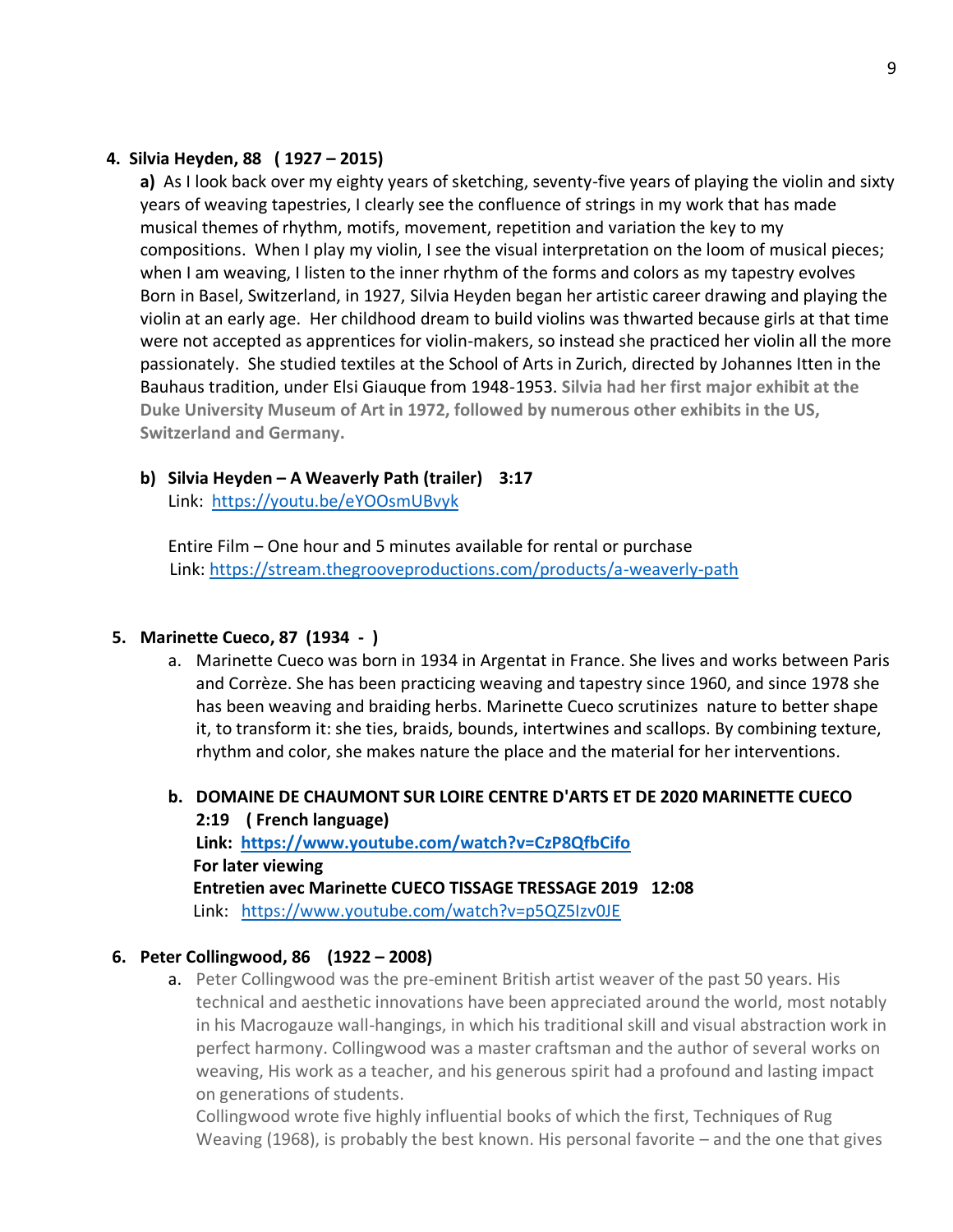### **(Peter Collingwood - continued)**

the most insight into his inquiring mind – is The Maker's Hand (1988), in which he analyses, with diagrams and photographs, 100 woven structures from around the world. One of the few to earn a living as a full-time weaver, his innovations were not only aesthetically pleasing, but his efficient production methods were essential to his economic success. He was awarded the OBE in 1974.

**b. Peter Collingwood, Weaver (intro) 2:31 Link: <https://youtu.be/1h7w8Ns68is>**

# **7. Jack Lenore Larson, 93 (1927-2020)**

- a. Jack Lenor Larsen was an American textile designer, author, collector and promoter of traditional and contemporary craftsmanship. He was a trailblazer in American postwar modernism and was one of the world's leading textile designers and producers, specializing in high-end fabrics for use in interiors. According to Larsen, the greatest loss to the textile industry during the Industrial Revolution was handspun yarns, with their individual characteristics. During his career, Larsen located sources for handspun yarn and used them in fabrics designed to emphasize their unique qualities. He studied with weavers in India, China, Thailand, Peru, Ireland, Switzerland, and Italy to learn local techniques that he incorporated in his textiles. Larsen and his firm are credited with designing and producing the first stretch upholstery, printed velvets, and fabrics for jet aircraft. He also developed silk fabrics that were sun-resistant and aluminum-coated polyester fabrics that prevented heat loss.
- **b. A conversation with legendary textile designer, Jack Lenor Larsen 4:29 Link: <https://youtu.be/lziNP4zVhiw>**

# **8. Alfie Date, 110 (1905 - -2016)**

- a. Alfred "Alfie" Date, put his amazingly sharp mind and nimble hands to good use. The 109 year-old likes to spend his free time knitting little sweaters for injured penguins from his room at a retirement home in New South Wales. His creations were donated to [Victoria's](http://penguinfoundation.org.au/)  [Phillip Island Penguin Foundation](http://penguinfoundation.org.au/) to help little penguins affected by an oil spill. Little penguins are a rare species only found in Australia and New Zealand, with just 32,000 living on Phillip Island. Oil from the spill caused the penguins' feathers to stick together, allowing cold water to reach their skin. Sweaters from generous knitters like Alfie helped the birds stay warm while they waited to be cleaned up. The garments also prevented the penguins from picking at their feathers and accidentally consuming the toxic oil. Thanks to Alfie and thousands of other knitters from around the world, Victoria's Phillip Island Penguin Foundation was overwhelmed with cozy jumpers, which allowed the foundation to fully rehabilitate many of the birds.
- **b. Australia's Oldest Man Famous For His Penguin Sweaters Passes Away 1:06**

**Link: <https://youtu.be/jPSSdCmp0iM>**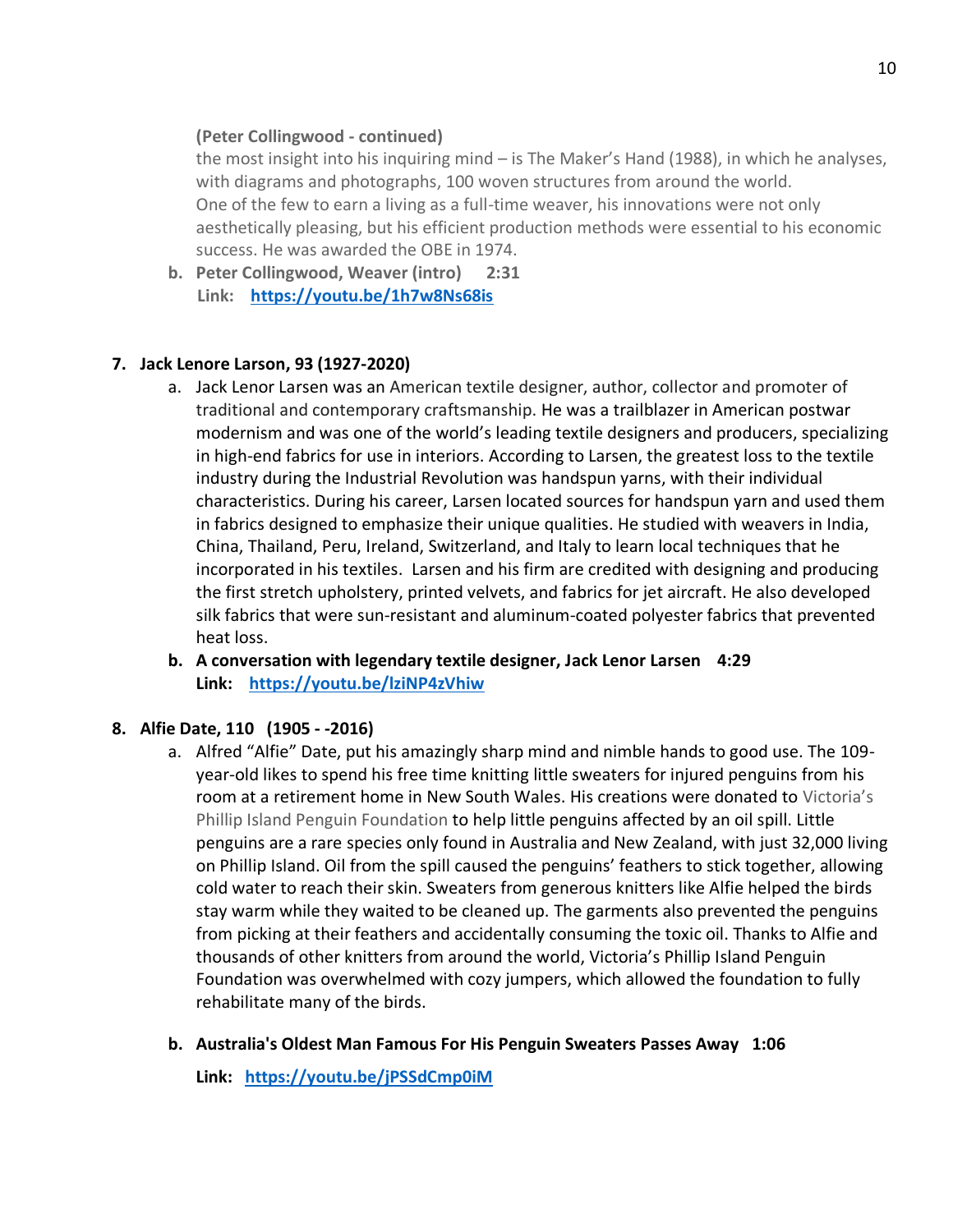#### **9. Kay Sekimachi, 95 (1926 - present )**

a. While most people saw textiles as functional materials for utilitarian objects, Kay Sekimachi explored the potential to create sculptural, three-dimensional forms out of fibers and fabric. living in an incarceration camp for Japanese citizens following the bombing of Pearl Harbor. Later in life, when Sekimachi attended California College of Arts and Crafts, a friend introduced her to the weaving room. Fascinated by the sight of the loomers at work, Sekimachi immediately decided to spend all her savings on a loom. She would soon push the limits of what weaving could produce, creating sculptural forms out of textiles and ultimately resurrecting the medium as a form of art. Sekimachi's incredible ingenuity behind the loom earned her the respected title of the "weaver's weaver."

**b. Card Weaving with Kay Sekimachi 2:04 Link: [https://youtu.be/JQva2\\_h0WbI](https://youtu.be/JQva2_h0WbI)**

#### **10.Lenore Tawney, 100 (1907-2007)**

- **a.** In 1954 Lenore Tawney abandoned sculpture for weaving and in the process, transformed the ancient craft of the weaver into a new vocation—fiber art. Following an intensely personal and experimental path, in the late 1950s Tawney created gauzy tapestries in which areas of plain weave were juxtaposed with laid in designs and large, transparent sections of loose, nonfunctional concept of weaving, her improvisational pieces appeared like free flowing drawings made of colorful yarns floating in space. Lenore Tawney had long been attracted to mystical religious philosophies from both the East and West, and has imbued all her work with a deeply felt spiritual content. Through her weavings and other art forms, she wished to encourage an attitude of communion and contemplation. Extensive global travels exposed her to a multitude of ancient cultures and religious traditions—especially those of India. Yet, she accepted the Zen concept that all things are connected. and indeed, in its entirety. Her art can be seen as an ongoing spiritual quest to express that intangible truth.
- b. **Lenore Tawney** ️ **Artworks 2:10 Link: <https://youtu.be/RkaBb6ZV04E>**

#### **11. Anni Albers, 95 (1899 – 1994)**

**a.** Throughout her career Anni Albers advanced weaving as a modernist medium across the disciplines of art, design and architecture. She also rooted her practice within the ancient and sophisticated textile traditions that she studied from around the world. For example, the Alberses made regular visits to Latin America and became avid collectors of pre-Columbian art and communicative role within ancient Peruvian culture where there were no other forms of written language. She continued to explore textile-related concerns in her printmaking practice, investigating the use of pattern, line, knotting and texture. As a writer she published articles on weaving throughout her career.

b. **Exhibition Review: Anni Albers at Tate Modern 2:52**

Link: **[https://youtu.be/3TT\\_C-cGBY0](https://youtu.be/3TT_C-cGBY0)**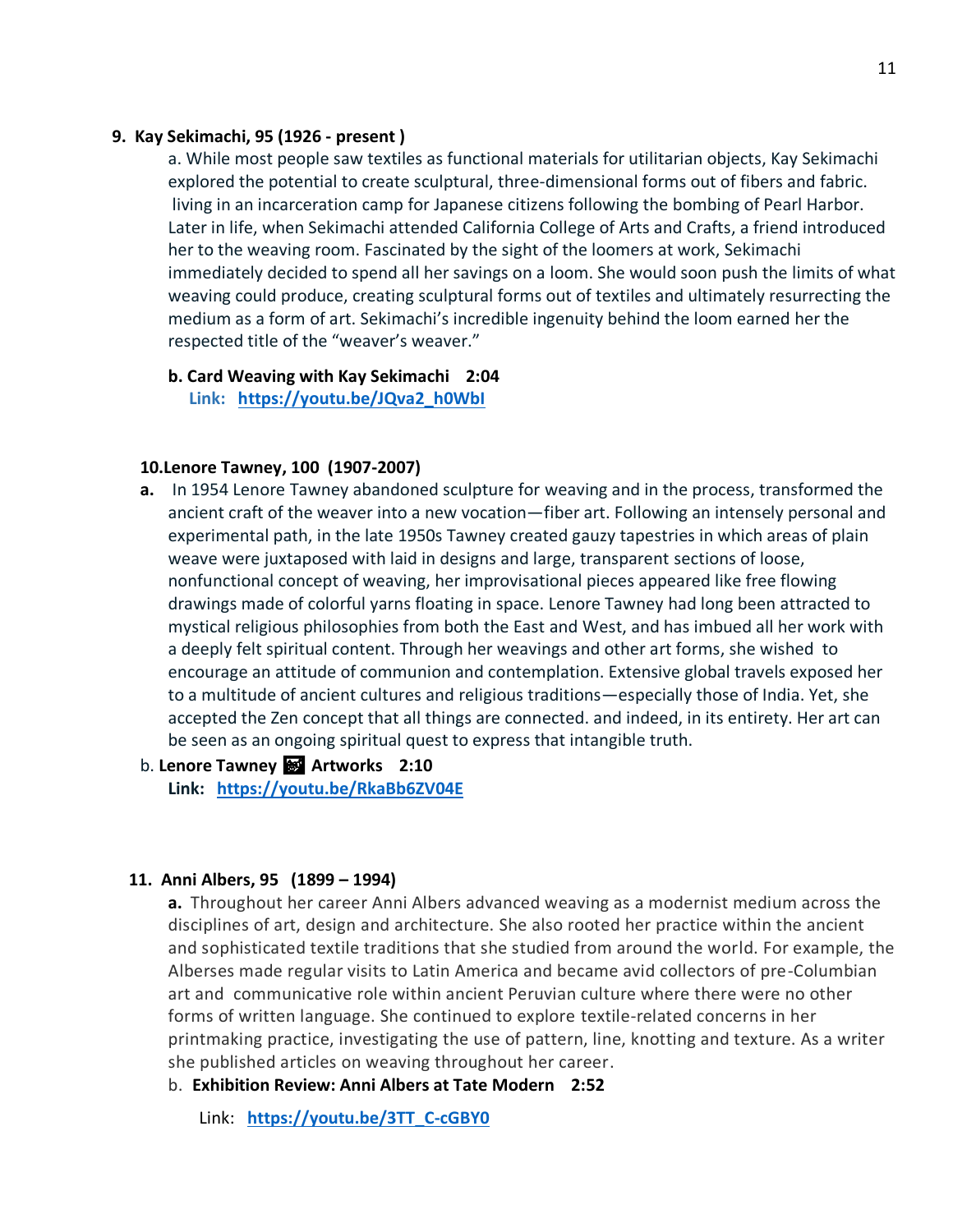#### **12. Archie Brennan, 88 (1931 – 2019)**

**a.** Archie Brennan began weaving at the age of 16 and didn't stop for 70 years. The first major retrospective of his work, 'Tapestry Goes Pop', could not have found a better home than Edinburgh's Dovecot Studios. Established in 1912 after recruiting weavers from William Morris's workshops at Merton Abbey, the Dovecot was where Brennan served his seven-year apprenticeship and where, after further study at the Edinburgh College of Art, he returned as director from 1962 to 1978.

On its website, the American Tapestry Alliance quotes Brennan: "Quite simply, the practice of woven tapestry has been an obsessive passion my entire adult life," he said. "It is my creative language, and I love, hate, delight and struggle with it each day, all day. In a unique manner, it is a vehicle to convey concept, comments, harmony, discord, rhythm, growth and form. Simply put, it is what I do. That tapestry today is widely regarded as a minor art form leaves me unconcerned. This is someone else's problem."

**b. Help tell the story of weaver & pop artist Archie Brennan in the first major exhibition of his work 2:52** Link: <https://youtu.be/FyfhC3mERng>

#### **13. Virginia Davis, 92 (1929 – Present) No direct online presence – Off the grid**

a. I am dedicated to erasing the art/craft hierarchy in the present day art world, using appropriate tools high and/or low tech to realize my images. Imagination and creative relation to material and process are the defining elements in the use of digital or nondigital technology in shaping the outcome the artist desires.

Davis's cloth is about seeing not touching. In her interplay of dye and paint she examines how color is placed on cloth and on canvas...Using thread as a magnifying class she writes her own history of artists' materials...She does not require the loom to do anything extraordinary. She weaves cloth and saturates it with color, superimposing the history of painting on the history of textiles. Virginia Davis has achieved a feat that is rarely accomplished, she uses the loom as a conceptual tool... Margo Mensing, Fiberarts, Sept/Oct, 1995

**b) Online references.**

#### **b. Textile Study Group of New York**

<https://www.tsgny.org/virginia-davis-profile>

#### **American Tapestry Alliance**

[https://americantapestryalliance.org/exhibitions/tex\\_ata/transformed-traditions-in](https://americantapestryalliance.org/exhibitions/tex_ata/transformed-traditions-in-ikat-ii/virginia-davis/)[ikat-ii/virginia-davis/](https://americantapestryalliance.org/exhibitions/tex_ata/transformed-traditions-in-ikat-ii/virginia-davis/)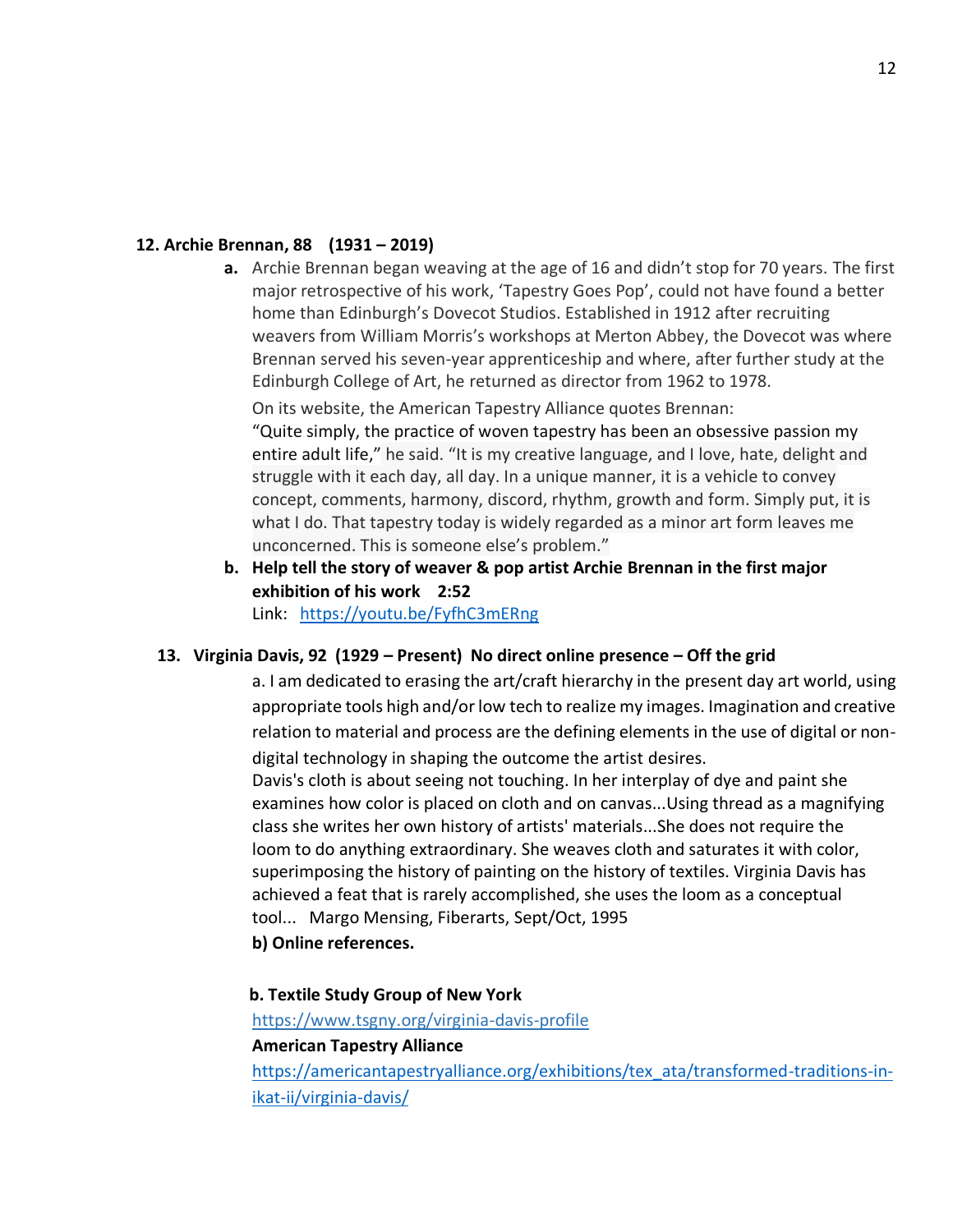#### **14. Faith Ringgpld, 91 (1930 – Present)**

a. Faith Ringgold took the traditional craft of quilt making (which has its roots in the slave culture of the south - pre-civil war era) and re-interpreted its function to tell stories of her life and those of others in the black community. One of her most famous story quilts is Tar Beach, which depicts a family gathered on their rooftop on a hot summer night.

Ringgold's quilts are a perfect marriage between art and activism. Faith both confronted and subverted racist prejudice by depicting stories of ethnic tensions and race riots in her quilts, but also highlighting strong, positive role models for African American kids. She, herself, is a strong, successful, heroic African American women, who has always taken that role seriously, and has been a leader for positive change among both fellow artists and her students (she taught art from 1987 to 2002 at UC San Diego).

### **b. Artist Faith Ringgold talks about the process of creating the Tar Beach story quilt 3:48**

Link: **<https://youtu.be/794M-mcOJY4>**

**Faith Ringgold | Artist | Quiltuduko | USA 1:14** Link: **<https://youtu.be/3GScLX0Mv7k>**

#### **15. Anna Zilboorg, 88 (1933 – present)**

- a. Every knitter takes a different approach, and the revolutionary guide by Anna Zilboorg, *Knitting for Anarchists*, fosters experimentation and self-expression. Author Anna Zilboorg defies the notion of a one-size-fits-all teaching method, assuring readers that the techniques most comfortable and intuitive for individual knitters are always correct. Her explorations of the construction of knitted fabrics are founded upon the understanding that there are many different ways to produce the same satisfying result. In the introduction to her book, Knitting for Anarchists, Anna Zilboorg, states, "The great desire of anarchism is for all people to live in peace, following their own stars. We may not be able to accomplish this in the world at large, reality being as it is, but we may well attain that in the world of knitting. We do not need to be ruled by fashion in deciding what to make. We do not need to be cowed by professional decrees of the right and wrong way to do things. We do not need to be fearful of trying our ideas, of making mistakes and thereby learning, of creating something new and wonderful, or just pleasing our own selves and nobody else. "
- **b. Interview with Anna Zilboorg, knitting instructor of Knit Free-Sole Socks workshop 2:42**

Link: <https://youtu.be/2Y9ZUbaZPFY>

**Knit Free-Sole Socks: Handknit Socks to Last a Lifetime with Anna Zilboorg Video Download - Interweave \$10.98** 

[https://www.interweave.com/product/knit-free-sole-socks-handknit-socks-to-last-a](https://www.interweave.com/product/knit-free-sole-socks-handknit-socks-to-last-a-lifetime-with-anna-zilboorg-video-download-2/)[lifetime-with-anna-zilboorg-video-download-2/](https://www.interweave.com/product/knit-free-sole-socks-handknit-socks-to-last-a-lifetime-with-anna-zilboorg-video-download-2/)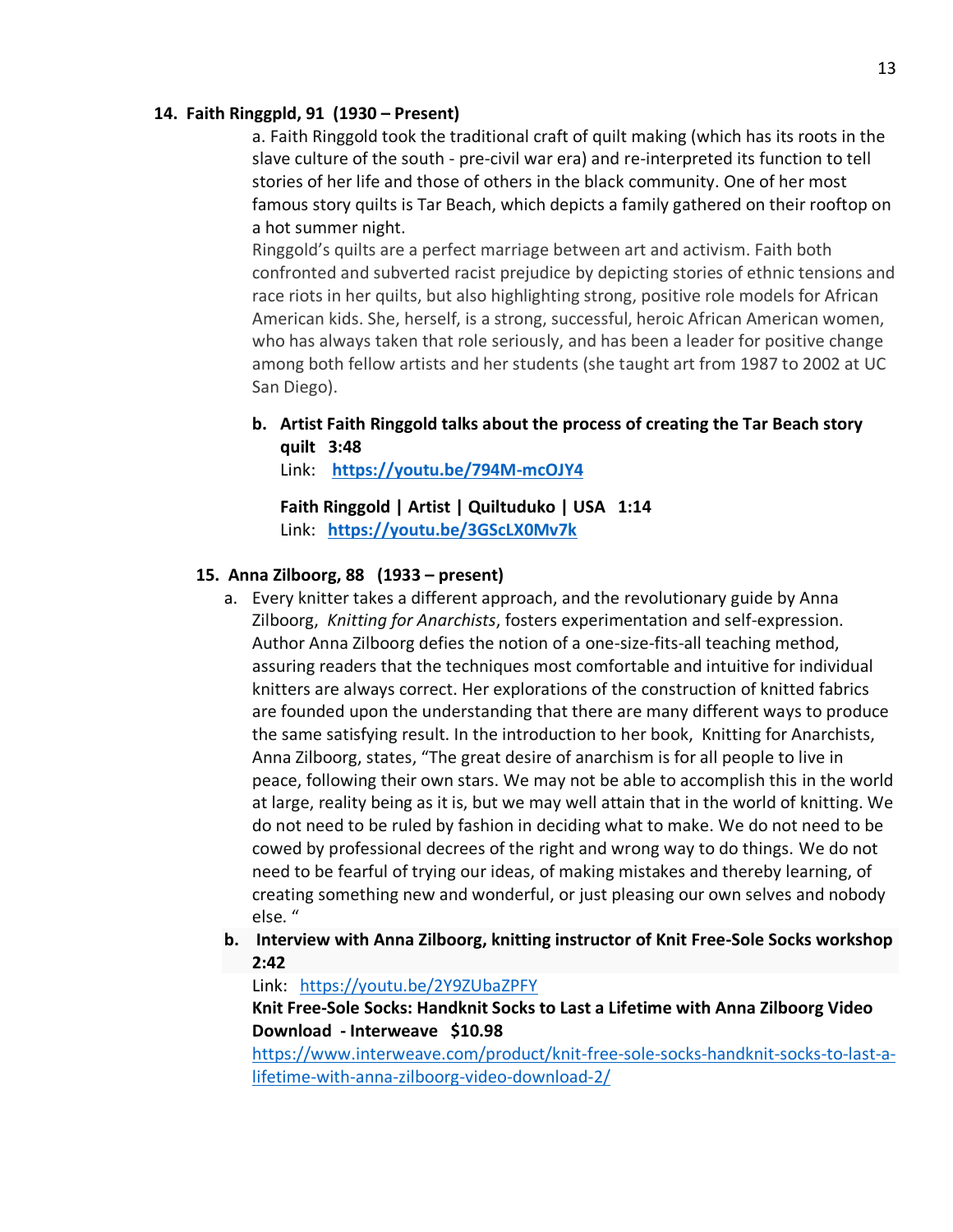# **February 2022**

# o **Kay Sekamachi**

The following are excerpts from an article by Mirka Knaster, Kay *Sekamachi: Geometries.*  August 8, 2021.

<https://mirkaart.com/exploringtheheartofit/2021/8/5/kay-sekimachi-geometries>

Although nearing 95, Kay Sekimachi is still happily weaving. A petite, white-haired woman with a ready smile and a twinkle in her eyes, she is a rock star in the fiber art world. Considered the "weaver's weaver," she has influenced innumerable fiber artists and craftpersons and has had her work displayed internationally and collected by museums.

In the 1960s, the invention of nylon monofilament led Kay on another exploration. As far as she knew, no one else had woven with it. A gift from a friend whose mother worked for the manufacturer enabled her to weave interlocking layers on the loom. However, such weaving was neither simple nor easy. Because monofilament is slippery, the process was slow and laborious: it took her an hour of weaving to produce one inch. The "white" clear monofilament was standard. In order to make it black, she used ordinary Rit dye. Once she removed them from the loom, Kay shaped them into volumetric, translucent forms.

Kay is an artist who keeps trying something new. As she has said, "I just love the motion of weaving. There's so much you can do—double weaving can lead to triple weaving; triple weaving can lead to quadruple weaving. I have a lot of expertise and still a lot to learn."

**Masters of Modern Design: Kay Sekimachi | Artbound | Season 10 | Episode 1 Link: [https://youtu.be/vDoPSk\\_G0R8](https://youtu.be/vDoPSk_G0R8) 8:03**

**[In the Studio: Kay Sekimachi | Institute of Contemporary Art/Boston](/Users/kate2/Desktop/SS&DP%20article/In%20the%20Studio:%20Kay%20Sekimachi%20|%20Institute%20of%20Contemporary%20Art/Boston) Link: <https://www.youtube.com/watch?v=wrXV6NUZEYU>1:47**

**Fiber artist Kay Sekimachi, VISIONARIES episode**  <https://www.youtube.com/watch?v=88x-hSjiiP8>**11:38**

**Kay Sekimachi on Peter Collingwood & Cynthia Schira** Link: <https://www.youtube.com/watch?v=5JbzzxyWXP8>**1:09**

**Virtual Tour - Kay Sekimachi: Geometries** Link: <https://www.youtube.com/watch?v=VCnQKg6LO1k>**7:58**